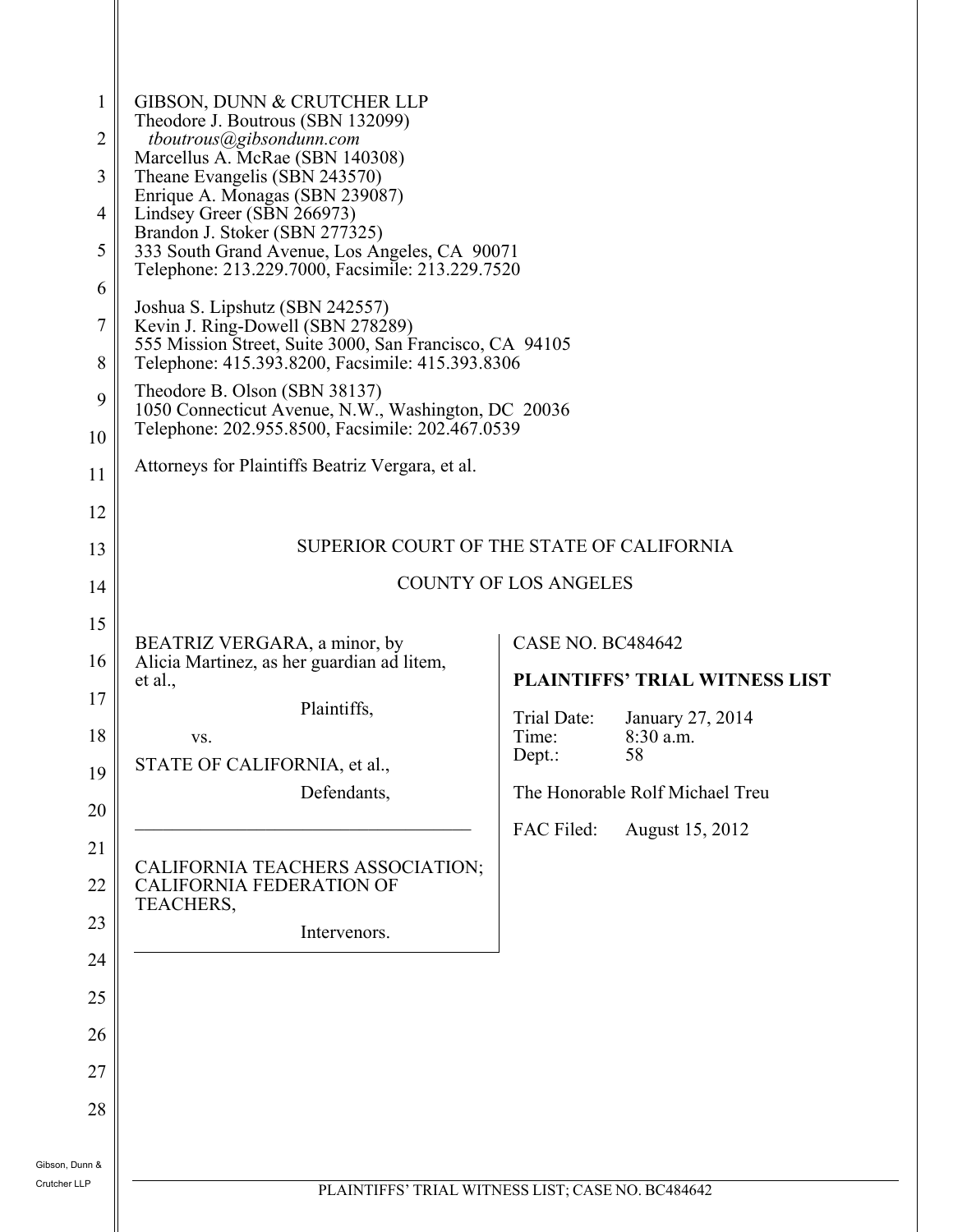1 2

3

4

5

6

7

8

## TO ALL PARTIES AND THEIR ATTORNEYS OF RECORD:

PLEASE TAKE NOTICE THAT, pursuant to California Rules of Court, rule 3.1548(b)(2), Plaintiffs Beatriz Vergara, Elizabeth Vergara, Clara Grace Campbell, Brandon DeBose, Jr., Kate Elliott, Herschel Liss, Julia Macias, Daniella Martinez, and Raylene Monterroza (collectively, "Plaintiffs"), respectfully submit the following Trial Witness List.

## **PRELIMINARY STATEMENT**

1. Plaintiffs reserve the right not to call or present testimony from any particular witness. By identifying witnesses listed below, Plaintiffs do not agree to make a witness available for trial.

9 2. The order in which the witnesses are listed in this Trial Witness List is not the order in which witnesses will be called at trial.

11

10

12

3. The witnesses' testimony will be in person.

4. Plaintiffs reserve the right to call witnesses identified by any other party.

13 14 15 16 17 18 19 5. Plaintiffs' witness list is necessarily based upon evidence, including documents and testimony, that have been made available by State Defendants, Defendant-Intervenors, and other parties up to the date of this filing. To the extent State Defendants, Defendant-Intervenors, or other parties have withheld or otherwise failed to produce non-privileged, responsive documents, or deponents have refused to provide testimony regarding discoverable, non-privileged information, Plaintiffs reserve the right to call as witnesses individuals whose identity or relevance to the matters in dispute becomes apparent from such late-provided information.

20

21

25

26

27

28

6. Plaintiffs reserve the right to call any witness not previously disclosed for purposes of impeachment and/or rebuttal.

- 22 ///
- 23

///

24 ///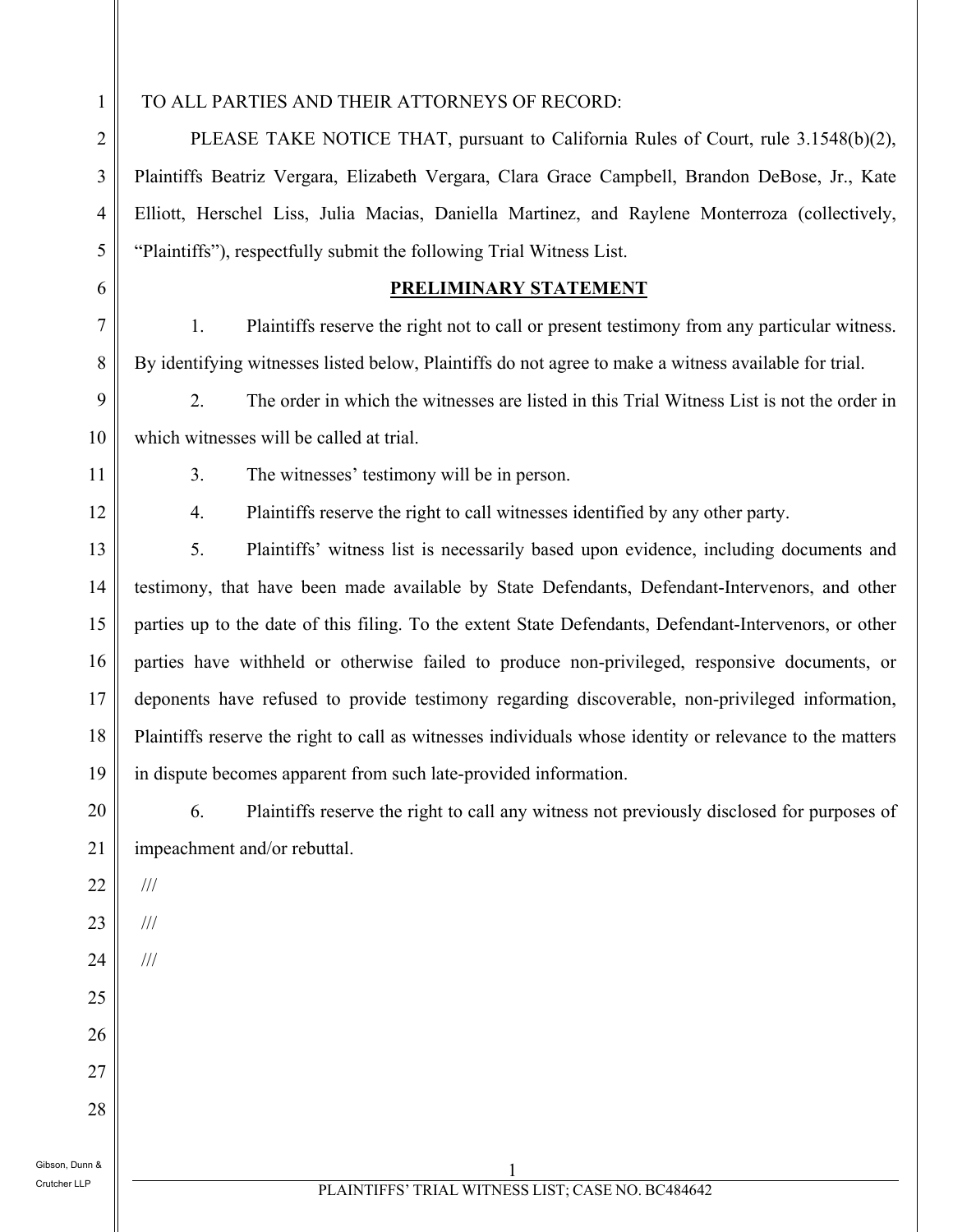| $\mathbf{1}$            |                         | P <sub>1</sub> |
|-------------------------|-------------------------|----------------|
| $\overline{c}$          | <b>WITNESS</b>          |                |
| $\overline{\mathbf{3}}$ | Beatriz Vergara         |                |
| $\overline{4}$<br>5     | Elizabeth Vergara       |                |
| 6                       | Alicia Martinez         |                |
| $\overline{7}$          | Clara Grace Campbell    |                |
| 8                       | Lauren Campbell         |                |
| 9                       | Brandon DeBose, Jr.     |                |
| 10                      | Satonna Ballard-DeBose  |                |
| 11                      | Kate Elliott            |                |
| 12                      | Terri Elliott           |                |
| 13                      | <b>Herschel Liss</b>    |                |
| 14                      | Lisa Liss               |                |
| 15<br>16                | Julia Macias            |                |
| 17                      | Jose Macias             |                |
| 18                      | Evelyn Aleman           |                |
| 19                      | Daniella Martinez       |                |
| 20                      | <b>Karen Martinez</b>   |                |
| 21                      | Raylene Monterroza      |                |
| 22                      | Martha Monterroza       |                |
| 23                      | Governor Edmund Brown   |                |
| 24                      | Tom Torlakson           |                |
| 25                      | Michael W. Kirst, Ph.D. |                |
| 26                      | Lynda Nichols           |                |
| 27<br>28                | Dean Vogel              |                |
|                         |                         |                |

## **PLAINTIFFS' TRIAL WITNESS LIST**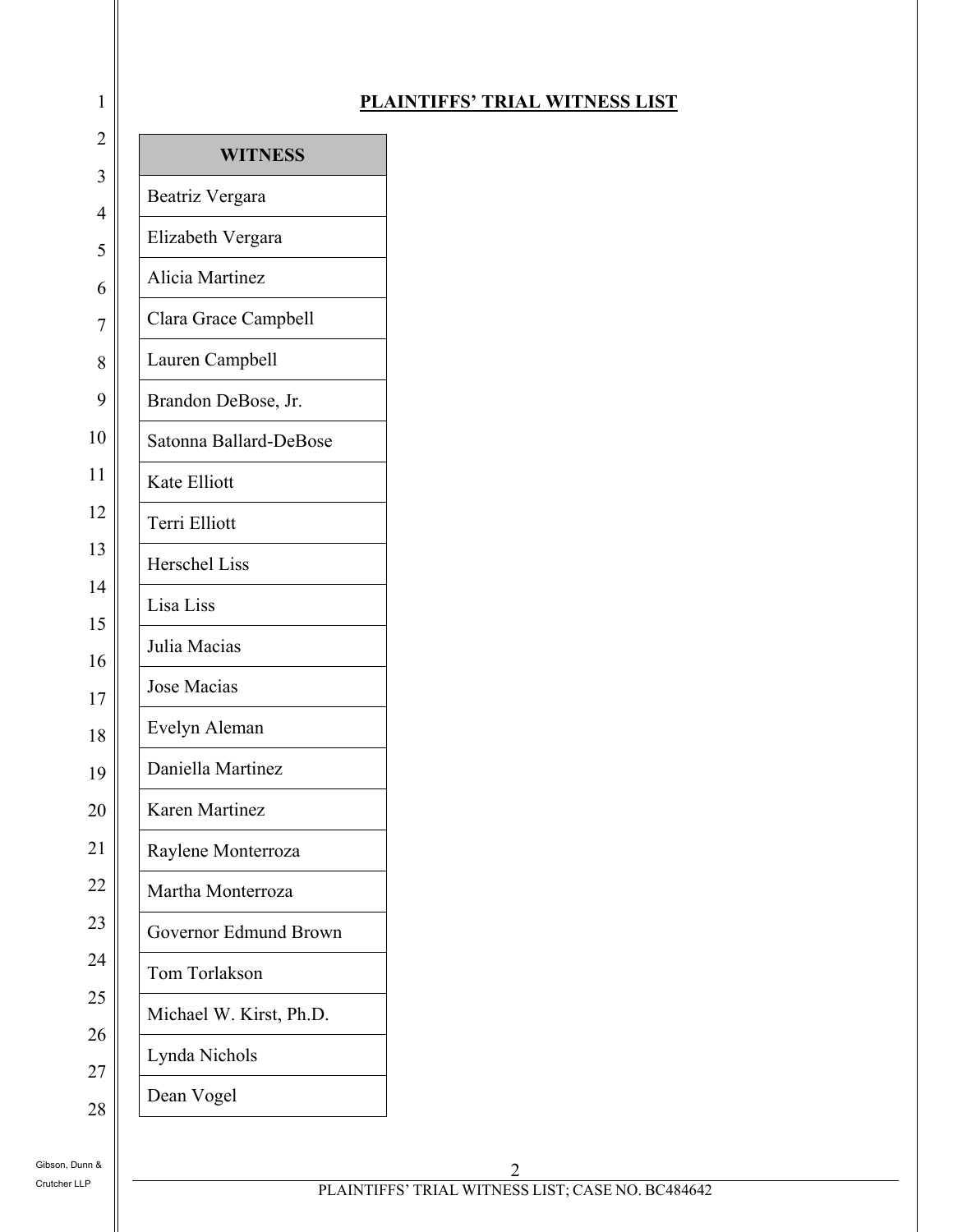| $\mathbf{1}$        | <b>WITNESS</b>                  |  |  |
|---------------------|---------------------------------|--|--|
| $\overline{c}$      | Joshua Pechthalt                |  |  |
| 3                   | Jane Robb                       |  |  |
| $\overline{4}$<br>5 | Raj Chetty, Ph.D.               |  |  |
| 6                   | Frank Fekete, Esq.              |  |  |
| $\overline{7}$      | Daniel Goldhaber, Ph.D.         |  |  |
| 8                   | Eric A. Hanushek, Ph.D.         |  |  |
| 9                   | Sandi Jacobs                    |  |  |
| 10                  | Thomas J. Kane, Ph.D.           |  |  |
| 11                  | Arun Ramanathan, Ed.D.          |  |  |
| 12                  | Kevin Reed, Esq.                |  |  |
| 13                  | David Berliner, Ph.D.           |  |  |
| 14                  | Kenneth D. Futernick, Ph.D.     |  |  |
| 15                  |                                 |  |  |
| 16                  | Linda Darling-Hammond,<br>Ed.D. |  |  |
| 17                  | Jesse Rothstein. Ph.D.          |  |  |
| 18                  | Susan Moore Johnson, Ed.D.      |  |  |
| 19                  | Larissa Adam                    |  |  |
| 20                  | Justo Avila                     |  |  |
| 21                  | James Barton                    |  |  |
| 22                  | Julianne Beebe                  |  |  |
| 23<br>24            | Bhavini Bhakta                  |  |  |
| 25                  | <b>Bill Bragg</b>               |  |  |
| 26                  |                                 |  |  |
|                     | Roger Buschmann                 |  |  |
| 27                  | Marlene Canter                  |  |  |
| 28                  | Maria Casillas                  |  |  |

Gibson, Dunn & Crutcher LLP

3 PLAINTIFFS' TRIAL WITNESS LIST; CASE NO. BC484642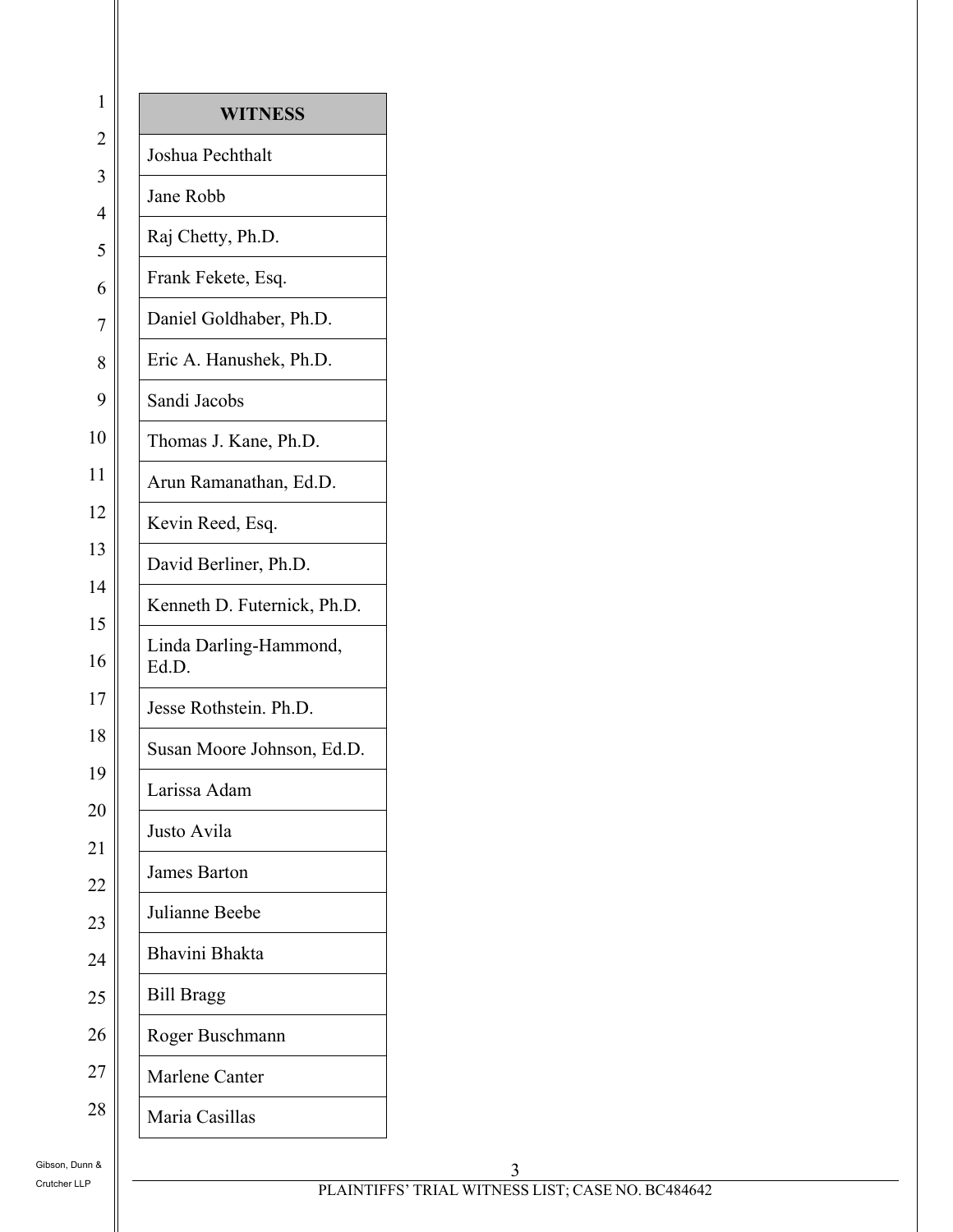| 1                                | <b>WITNESS</b>                |  |  |  |  |
|----------------------------------|-------------------------------|--|--|--|--|
| $\overline{c}$                   | <b>Troy Christmas</b>         |  |  |  |  |
| $\overline{3}$<br>$\overline{4}$ | Melanie Courtright            |  |  |  |  |
| 5                                | Daigel-Leonard, Brittney      |  |  |  |  |
| 6                                | John E. Deasy, Ph.D.          |  |  |  |  |
| $\overline{7}$                   | Mark Douglas                  |  |  |  |  |
| 8                                | Vivian Ekchian                |  |  |  |  |
| 9                                | Ronnie Ephraim                |  |  |  |  |
| 10                               | Monica Garcia                 |  |  |  |  |
| 11                               | Mark Greenfield               |  |  |  |  |
| 12                               | Sarah Hernholm                |  |  |  |  |
| 13                               | Deborah Hirsh                 |  |  |  |  |
| 14                               | Deborah Ignagni               |  |  |  |  |
| 15                               | Marta Jevenois                |  |  |  |  |
| 16                               | Kathryn Kanter                |  |  |  |  |
| 17                               | <b>Bill Kappenhagen</b>       |  |  |  |  |
| 18<br>19                         | Amy Kwong                     |  |  |  |  |
| 20                               | John Lee                      |  |  |  |  |
| 21                               | <b>Brigitte Marshall</b>      |  |  |  |  |
| 22                               | Nicholas Melvoin              |  |  |  |  |
| 23                               | Jonathan Moss                 |  |  |  |  |
| 24                               |                               |  |  |  |  |
| 25                               | <b>Susan Naeve</b>            |  |  |  |  |
| 26                               | <b>Judy Neufeld-Fernandez</b> |  |  |  |  |
| 27                               | Kenneth Noonan                |  |  |  |  |
| 28                               | Dolores Palacio               |  |  |  |  |

28

Gibson, Dunn & Crutcher LLP